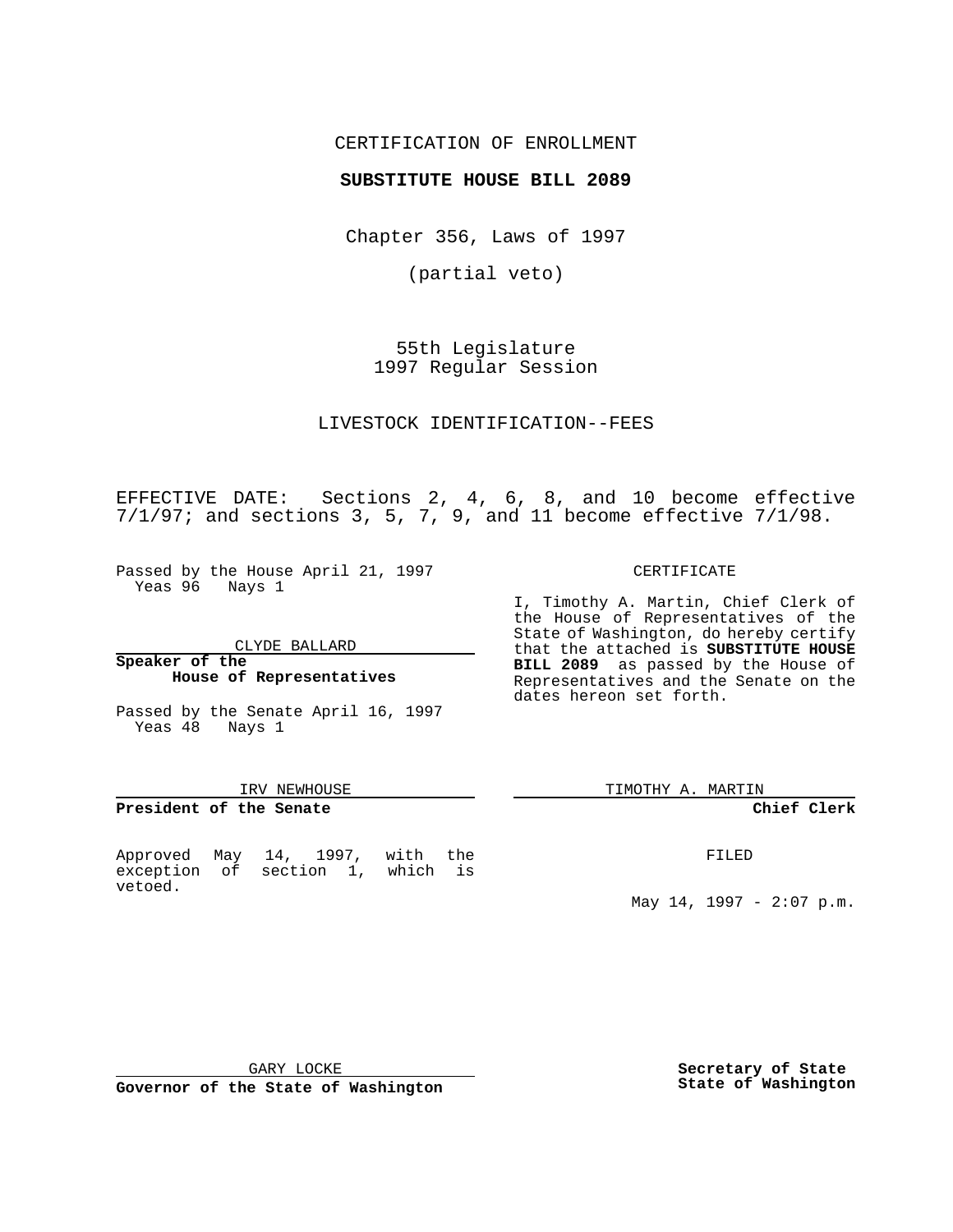## **SUBSTITUTE HOUSE BILL 2089** \_\_\_\_\_\_\_\_\_\_\_\_\_\_\_\_\_\_\_\_\_\_\_\_\_\_\_\_\_\_\_\_\_\_\_\_\_\_\_\_\_\_\_\_\_\_\_

\_\_\_\_\_\_\_\_\_\_\_\_\_\_\_\_\_\_\_\_\_\_\_\_\_\_\_\_\_\_\_\_\_\_\_\_\_\_\_\_\_\_\_\_\_\_\_

Passed Legislature - 1997 Regular Session

AS AMENDED BY THE SENATE

**State of Washington 55th Legislature 1997 Regular Session**

**By** House Committee on Agriculture & Ecology (originally sponsored by Representatives Chandler and Honeyford)

Read first time 03/05/97.

 AN ACT Relating to identification of livestock; amending RCW 16.57.015, 16.57.220, 16.57.220, 16.58.050, 16.58.050, 16.58.130, 16.58.130, 16.65.037, 16.65.037, 16.65.090, and 16.65.090; providing effective dates; and declaring an emergency.

5 BE IT ENACTED BY THE LEGISLATURE OF THE STATE OF WASHINGTON:

6 \*Sec. 1. RCW 16.57.015 and <sup>1993</sup> <sup>c</sup> <sup>354</sup> <sup>s</sup> <sup>10</sup> are each amended to 7 read as follows:

 (1) The director shall establish <sup>a</sup> livestock identification advisory board. The board shall be composed of six members appointed by the director. One member shall represent each of the following groups: Beef producers, public livestock market operators, horse owners, dairy farmers, cattle feeders, and meat processors. In making appointments, the director shall solicit nominations from organizations 14 representing these groups state-wide.

15 (2) The purpose of the board is to provide oversight of the 16 livestock identification programs and advice to the director regarding 17 livestock identification programs administered under this chapter and 18 regarding brand inspection fees and related licensing fees. The board 19 shall meet at least once every two months to receive <sup>a</sup> program status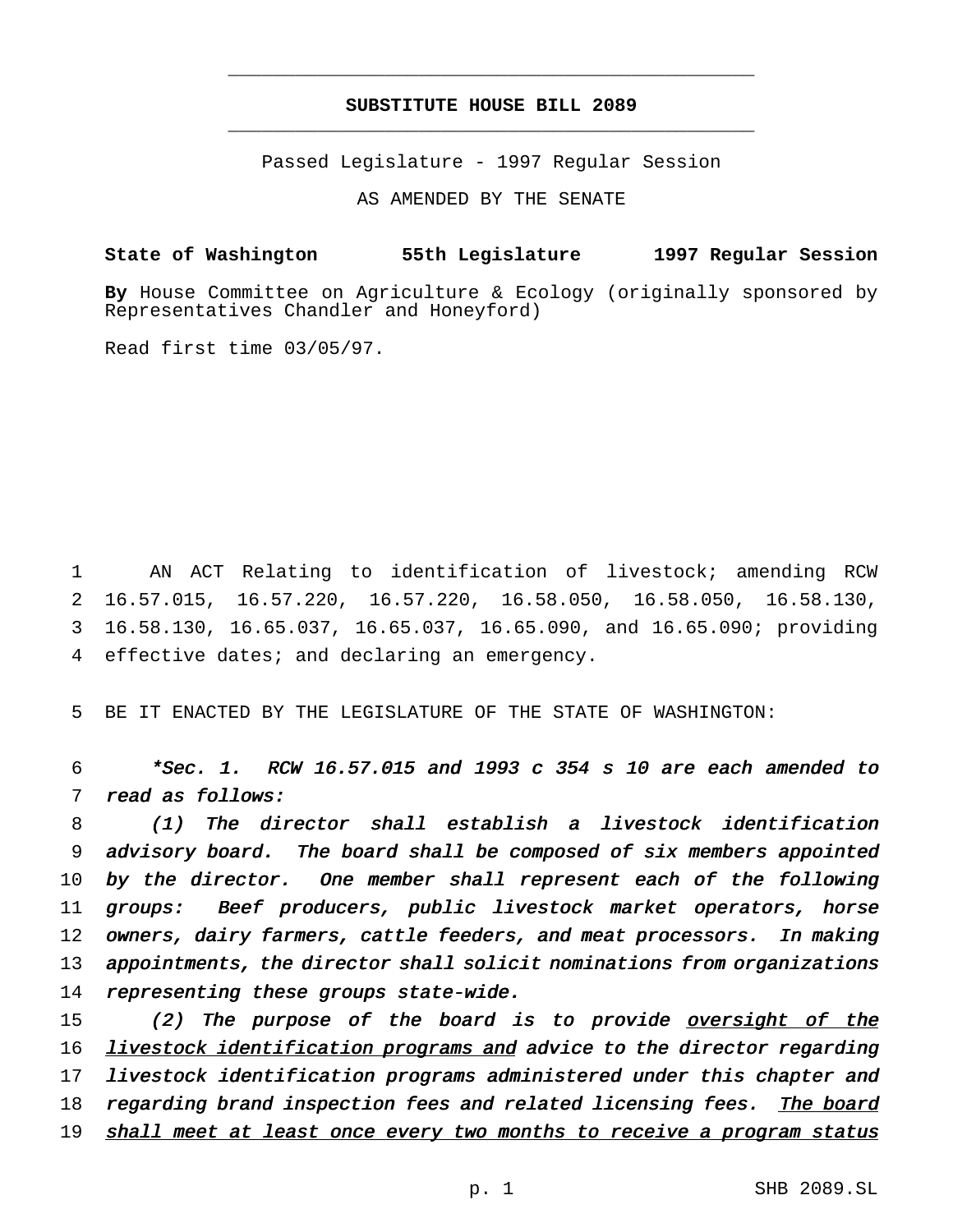1 briefing from the department, including a financial update and any 2 other financial information requested by the board, in order to provide 3 guidance to the department on the operation of the programs. The 4 director shall consult the board before hiring or dismissing 5 supervisory personnel, adopting, amending, or repealing a rule under this chapter or altering <sup>a</sup> fee under RCW 16.58.050, 16.58.130, 16.65.030, or 16.65.090. If the director publishes in the state register <sup>a</sup> proposed rule to be adopted under the authority of this chapter or <sup>a</sup> proposed rule setting <sup>a</sup> fee under RCW 16.58.050, 16.58.130, 16.65.030, or 16.65.090 and the rule has not received the approval of the advisory board, the director shall file with the board <sup>a</sup> written statement setting forth the director's reasons for proposing 13 the rule without the board's approval.

 (3) The members of the advisory board serve three-year terms. However, the director shall by rule provide shorter initial terms for 16 some of the members of the board to stagger the expiration of the initial terms. The members serve without compensation. The director may authorize the expenses of <sup>a</sup> member to be reimbursed if the member is selected to attend <sup>a</sup> regional or national conference or meeting regarding livestock identification. Any such reimbursement shall be in accordance with RCW 43.03.050 and 43.03.060.

**\*Sec. 1 was vetoed. See message at end of chapter.**

 **Sec. 2.** RCW 16.57.220 and 1995 c 374 s 49 are each amended to read as follows:

 The director shall cause a charge to be made for all brand inspection of cattle and horses required under this chapter and rules adopted hereunder. Such charges shall be paid to the department by the owner or person in possession unless requested by the purchaser and then such brand inspection shall be paid by the purchaser requesting such brand inspection. Except as provided by rule, such inspection charges shall be due and payable at the time brand inspection is performed and shall be paid upon billing by the department and if not shall constitute a prior lien on the cattle or cattle hides or horses or horse hides brand inspected until such charge is paid. The director in order to best utilize the services of the department in performing brand inspection may establish schedules by days and hours when a brand inspector will be on duty to perform brand inspection at established inspection points. The fees for brand inspection performed at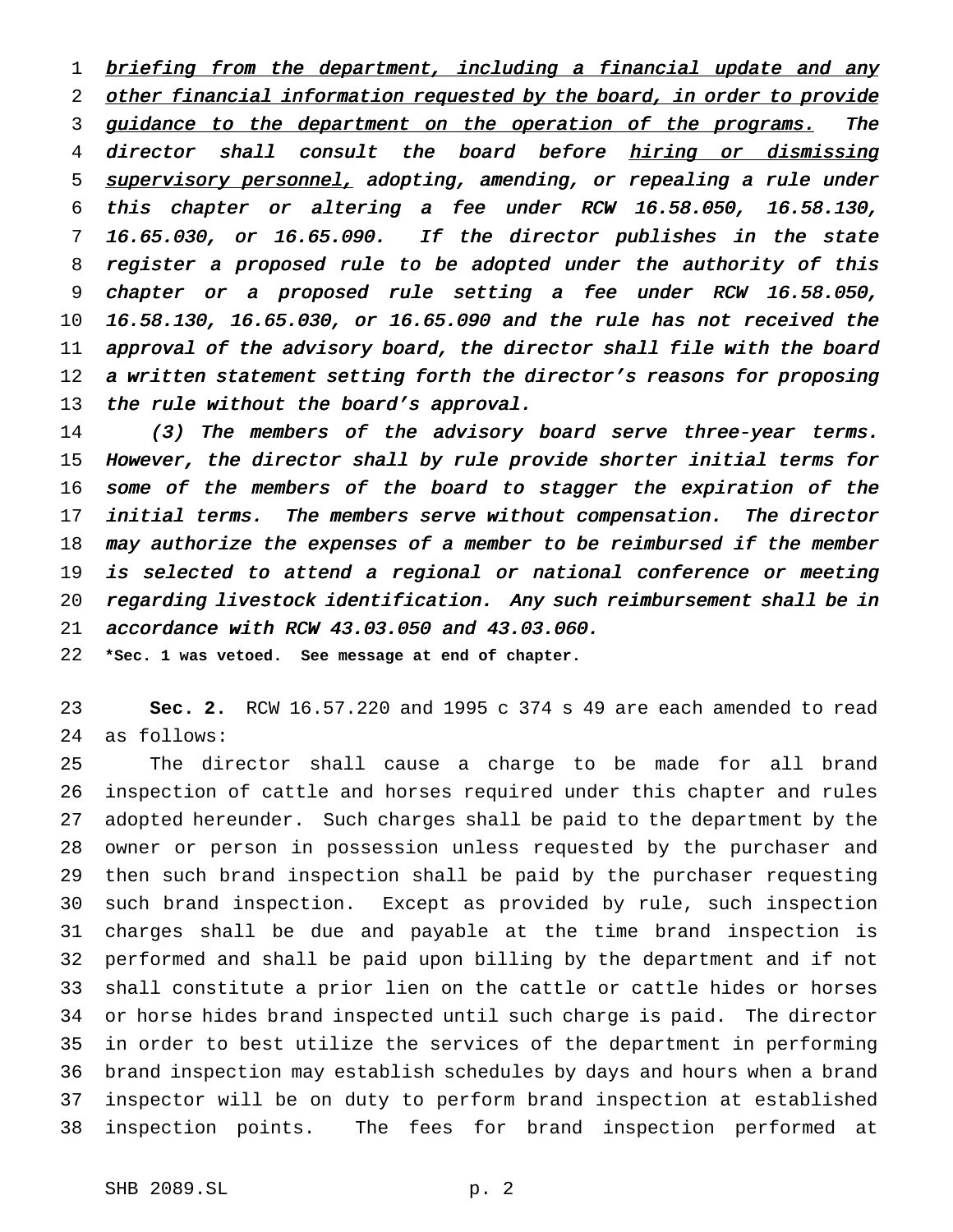inspection points according to schedules established by the director 2 shall be (( $s$ ixty)) seventy-five cents per head for cattle and not more 3 than ((two)) three dollars ((and forty cents)) per head for horses as prescribed by the director subsequent to a hearing under chapter 34.05 RCW and in conformance with RCW 16.57.015. Fees for brand inspection of cattle and horses at points other than those designated by the director or not in accord with the schedules established by the director shall be based on a fee schedule not to exceed actual net cost to the department of performing the brand inspection service. For the purpose of this section, actual costs shall mean fifteen dollars per hour and the current mileage rate set by the office of financial management.

 **Sec. 3.** RCW 16.57.220 and 1997 c . . . s 2 (section 2 of this act) are each amended to read as follows:

 The director shall cause a charge to be made for all brand inspection of cattle and horses required under this chapter and rules adopted hereunder. Such charges shall be paid to the department by the owner or person in possession unless requested by the purchaser and then such brand inspection shall be paid by the purchaser requesting such brand inspection. Except as provided by rule, such inspection charges shall be due and payable at the time brand inspection is performed and shall be paid upon billing by the department and if not shall constitute a prior lien on the cattle or cattle hides or horses or horse hides brand inspected until such charge is paid. The director in order to best utilize the services of the department in performing brand inspection may establish schedules by days and hours when a brand inspector will be on duty to perform brand inspection at established inspection points. The fees for brand inspection performed at inspection points according to schedules established by the director 30 shall be ((seventy-five)) sixty cents per head for cattle and not more 31 than ((three)) two dollars and forty cents per head for horses as prescribed by the director subsequent to a hearing under chapter 34.05 RCW and in conformance with RCW 16.57.015. Fees for brand inspection of cattle and horses at points other than those designated by the director or not in accord with the schedules established by the director shall be based on a fee schedule not to exceed actual net cost to the department of performing the brand inspection service. For the purpose of this section, actual costs shall mean fifteen dollars per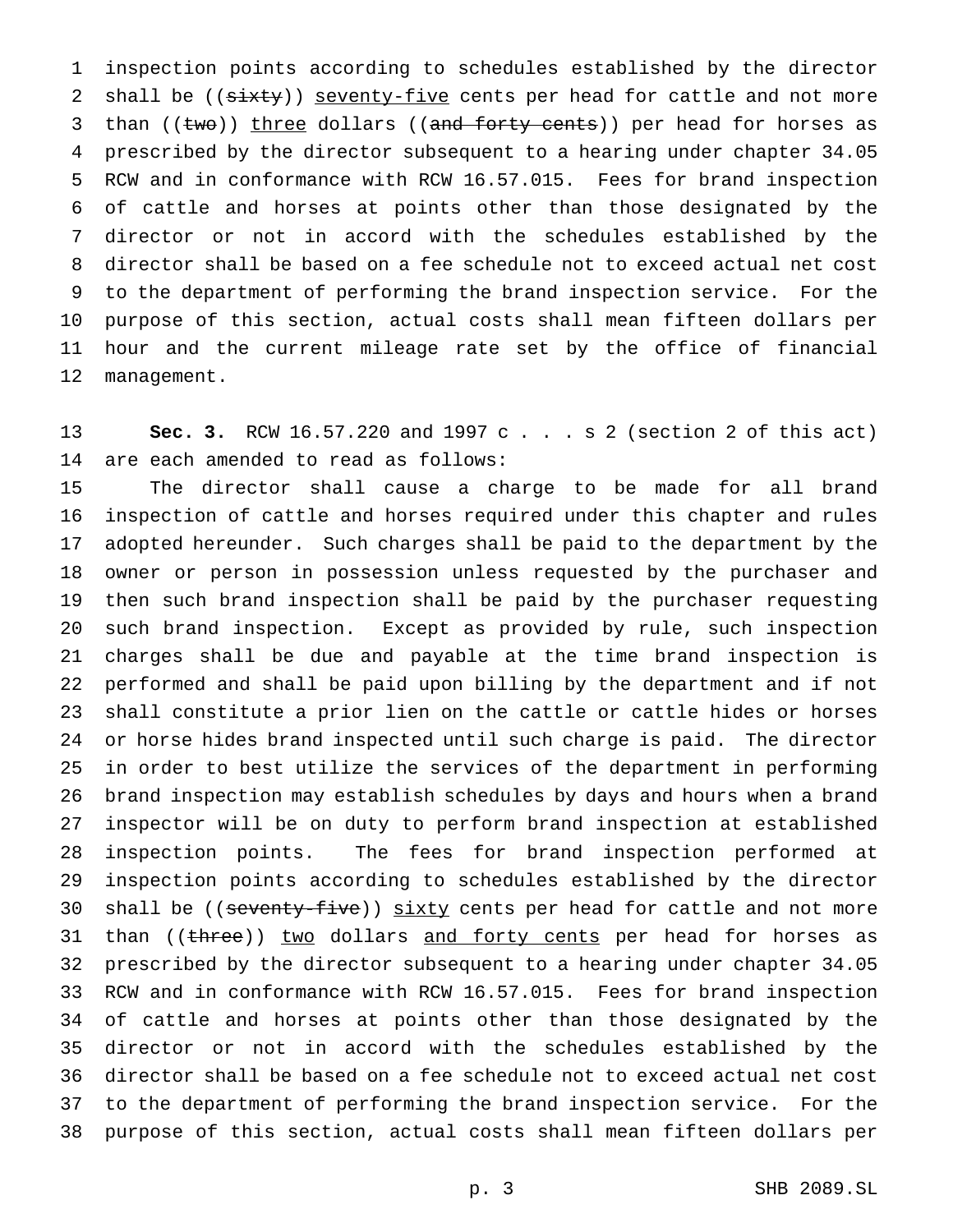hour and the current mileage rate set by the office of financial management.

 **Sec. 4.** RCW 16.58.050 and 1994 c 46 s 23 are each amended to read as follows:

 The application for an annual license to engage in the business of operating one or more certified feed lots shall be accompanied by a 7 license fee of ((six)) seven hundred fifty dollars. Upon approval of the application by the director and compliance with the provisions of this chapter and rules adopted hereunder, the applicant shall be issued a license or a renewal thereof.

 **Sec. 5.** RCW 16.58.050 and 1997 c . . . s 4 (section 4 of this act) are each amended to read as follows:

 The application for an annual license to engage in the business of operating one or more certified feed lots shall be accompanied by a 15 license fee of ((seven)) six hundred ((fifty)) dollars. Upon approval of the application by the director and compliance with the provisions of this chapter and rules adopted hereunder, the applicant shall be issued a license or a renewal thereof.

 **Sec. 6.** RCW 16.58.130 and 1994 c 46 s 24 are each amended to read as follows:

21 Each licensee shall pay to the director a fee of ((twelve)) fifteen cents for each head of cattle handled through the licensee's feed lot. Payment of such fee shall be made by the licensee on a monthly basis. Failure to pay as required shall be grounds for suspension or revocation of a certified feed lot license. Further, the director shall not renew a certified feed lot license if a licensee has failed to make prompt and timely payments.

 **Sec. 7.** RCW 16.58.130 and 1997 c . . . s 6 (section 6 of this act) are each amended to read as follows:

30 Each licensee shall pay to the director a fee of ((fifteen)) twelve cents for each head of cattle handled through the licensee's feed lot. Payment of such fee shall be made by the licensee on a monthly basis. Failure to pay as required shall be grounds for suspension or revocation of a certified feed lot license. Further, the director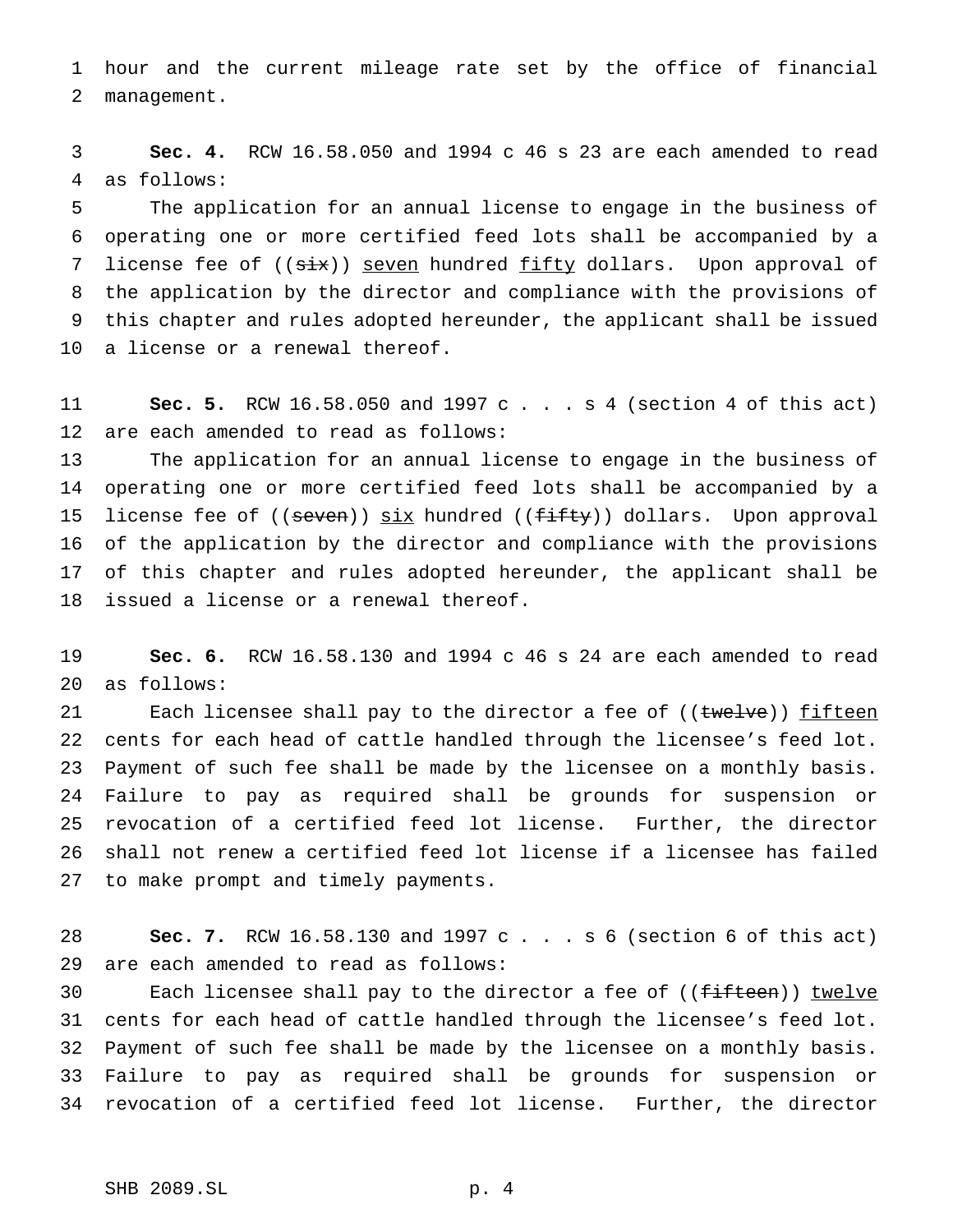shall not renew a certified feed lot license if a licensee has failed to make prompt and timely payments.

 **Sec. 8.** RCW 16.65.037 and 1995 c 374 s 57 are each amended to read as follows:

 (1) Upon the approval of the application by the director and compliance with the provisions of this chapter, the applicant shall be issued a license or renewal thereof. Any license issued under the provisions of this chapter shall only be valid at location and for the sales day or days for which the license was issued.

 (2) The license fee shall be based on the average gross sales volume per official sales day of that market:

 (a) Markets with an average gross sales volume up to and including 13 ten thousand dollars, a one hundred ((twenty)) fifty dollar fee;

 (b) Markets with an average gross sales volume over ten thousand 15 dollars and up to and including fifty thousand dollars, a  $((\text{two}))$  three 16 hundred ((forty)) fifty dollar fee; and

 (c) Markets with an average gross sales volume over fifty thousand 18 dollars, a ((three)) four hundred ((sixty)) fifty dollar fee.

 The fees for public market licenses shall be set by the director by rule subsequent to a hearing under chapter 34.05 RCW and in conformance with RCW 16.57.015.

 (3) Any applicant operating more than one public livestock market shall make a separate application for a license to operate each such public livestock market, and each such application shall be accompanied by the appropriate application fee.

 **Sec. 9.** RCW 16.65.037 and 1997 c . . . s 8 (section 8 of this act) are each amended to read as follows:

 (1) Upon the approval of the application by the director and compliance with the provisions of this chapter, the applicant shall be issued a license or renewal thereof. Any license issued under the provisions of this chapter shall only be valid at location and for the sales day or days for which the license was issued.

 (2) The license fee shall be based on the average gross sales volume per official sales day of that market:

 (a) Markets with an average gross sales volume up to and including 36 ten thousand dollars, a one hundred ( $(f\text{iff }y)$ ) twenty dollar fee;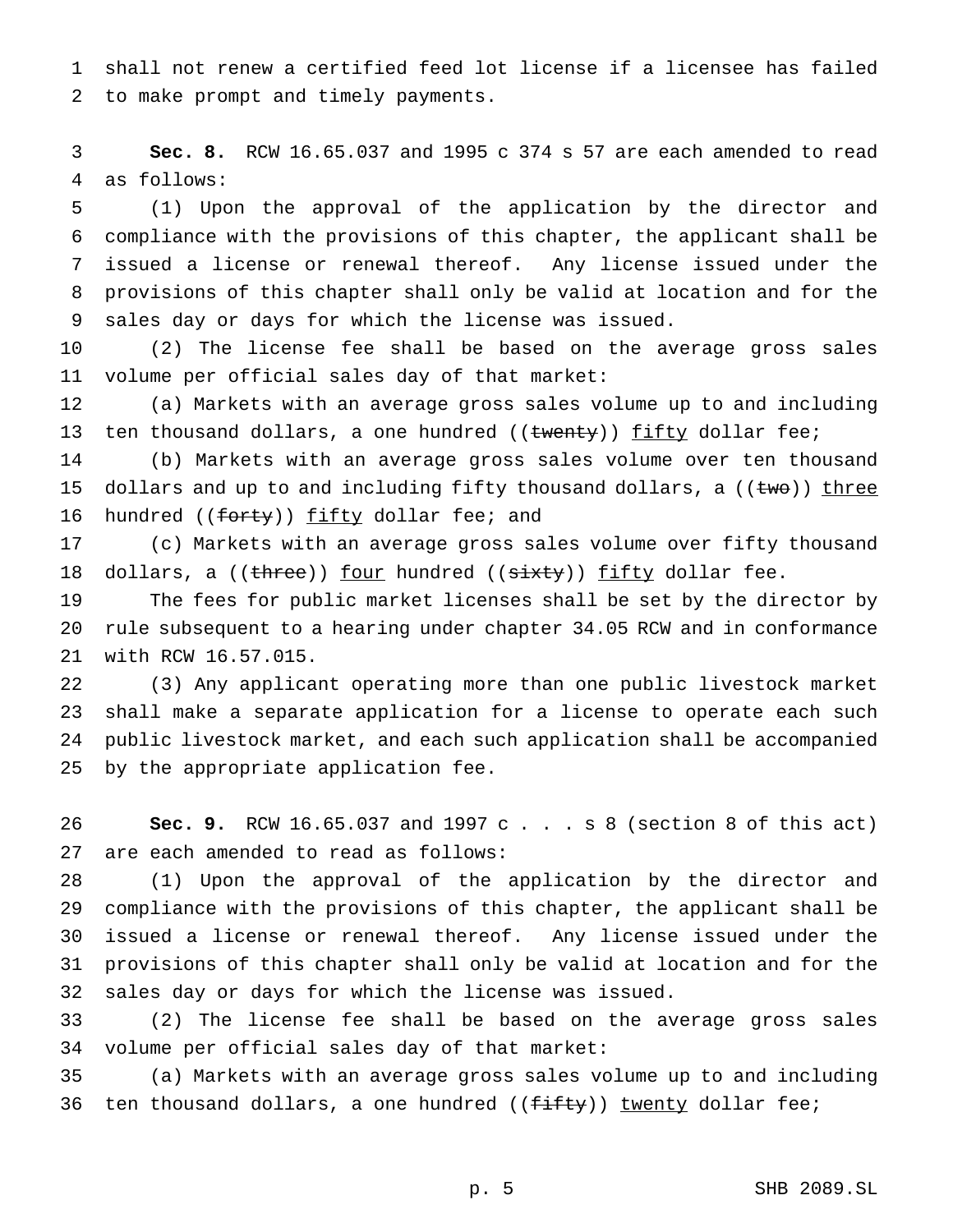(b) Markets with an average gross sales volume over ten thousand 2 dollars and up to and including fifty thousand dollars, a ((three)) two 3 hundred ((fifty)) forty dollar fee; and

 (c) Markets with an average gross sales volume over fifty thousand 5 dollars, a  $((f_{\text{out}}))$  three hundred  $((f_{\text{in}}))$  sixty dollar fee.

 The fees for public market licenses shall be set by the director by rule subsequent to a hearing under chapter 34.05 RCW and in conformance with RCW 16.57.015.

 (3) Any applicant operating more than one public livestock market shall make a separate application for a license to operate each such public livestock market, and each such application shall be accompanied by the appropriate application fee.

 **Sec. 10.** RCW 16.65.090 and 1994 c 46 s 22 are each amended to read as follows:

 The director shall provide for brand inspection. When such brand inspection is required the licensee shall collect from the consignor and pay to the department, as provided by law, a fee for brand inspection for each animal consigned to the public livestock market or 19 special open consignment horse sale((: PROVIDED, That)). However, if in any one sale day the total fees collected for brand inspection do 21 not exceed ((seventy-two)) ninety dollars, then such licensee shall pay 22 ((seventy-two)) ninety dollars for such brand inspection or as much thereof as the director may prescribe.

 **Sec. 11.** RCW 16.65.090 and 1997 c . . . s 10 (section 10 of this act) are each amended to read as follows:

 The director shall provide for brand inspection. When such brand inspection is required the licensee shall collect from the consignor and pay to the department, as provided by law, a fee for brand inspection for each animal consigned to the public livestock market or special open consignment horse sale. However, if in any one sale day 31 the total fees collected for brand inspection do not exceed ((ninety)) 32 seventy-two dollars, then such licensee shall pay ((ninety)) seventy-33 two dollars for such brand inspection or as much thereof as the director may prescribe.

 NEW SECTION. **Sec. 12.** (1) Sections 2, 4, 6, 8, and 10 of this act are necessary for the immediate preservation of the public peace,